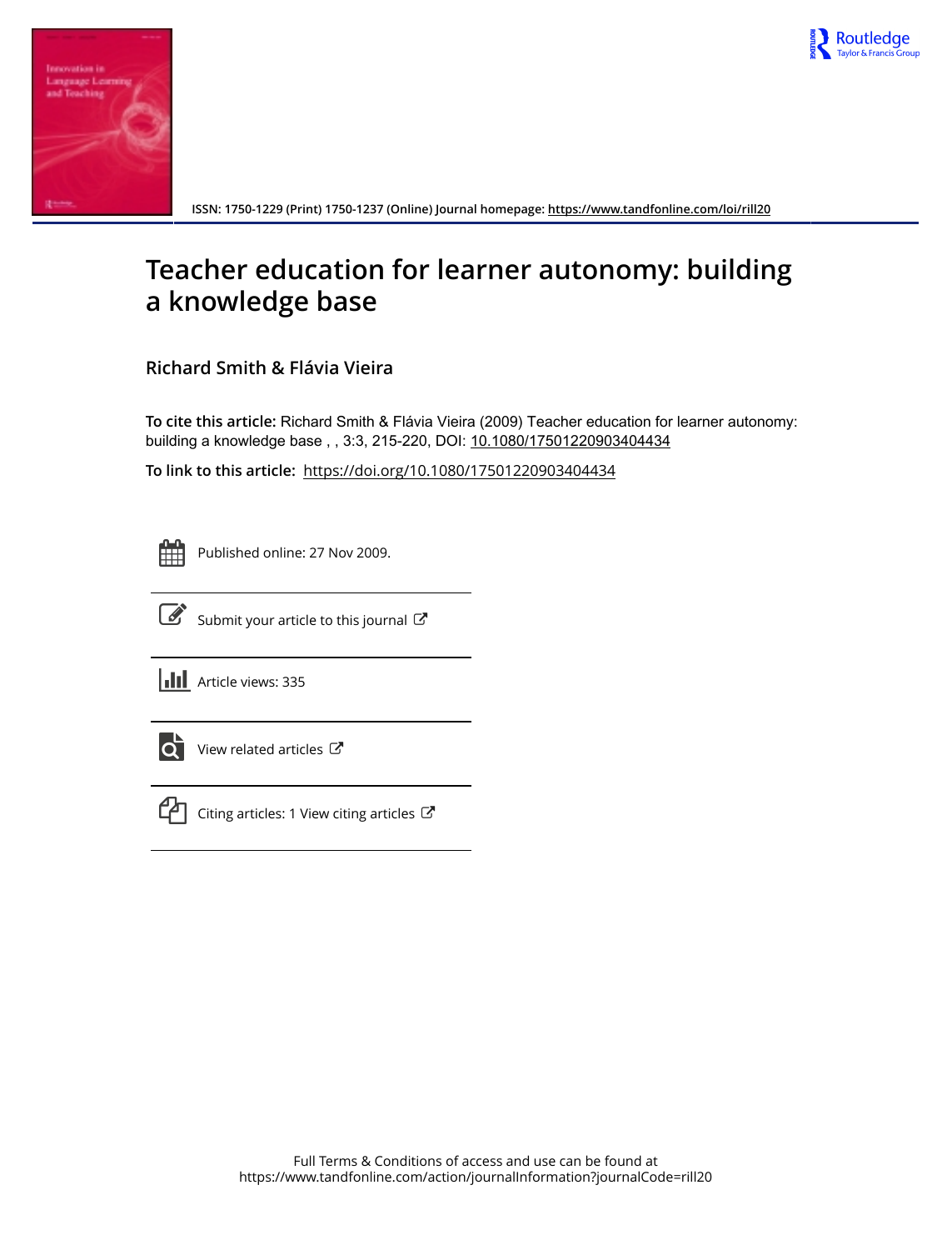## EDITORIAL

#### Teacher education for learner autonomy: building a knowledge base

The articles collected in this thematic issue of Innovation in Language Learning and Teaching were first presented in a symposium with the above title which was organised and chaired by Richard Smith at the Association Internationale de Linguistique Applique´e (AILA) World Congress in August 2008, in Essen, Germany. The aim of the symposium was to offer an opportunity for interested researchers and/or teacher educators to collaborate towards the development of a knowledge base for teacher education for learner autonomy (henceforth, TELA), synthesising and extending recent debates and research work in the field.

Over the last decade, the pursuit of learner autonomy has become an ideal to which many in the world of language teaching adhere. Indeed, as the notion has become integrated in official discourses and more and more associated with classroom teaching (and not just self-access or distance learning), the role of the teacher in promoting learner autonomy has increasingly been seen as central. Nevertheless, as Jiménez Raya and Vieira (2008) conclude on the basis of a survey of relatively large-scale teacher education projects devoted to the promotion of learner autonomy in European schools, research into TELA has been scarce. This situation appears to have changed little since Benson (2001) indicated that there are pressing needs for research-based accounts of teacher education programmes which aim to develop teacher autonomy and/or the capacity to promote learner autonomy.

The notion of 'teacher autonomy' has been advanced as one prerequisite for the promotion of learner autonomy but it seems likely that there are additional, relatively neglected factors which can contribute to the promotion of learner autonomy with students. The central and topical problem What particular competences and conditions are required for teachers to promote learner autonomy? – was intended as one of the foci of the symposium, which aimed partly to identify 'content' aspects of a knowledge base for TELA from experience and research-based perspectives.

In the area of practice, while the need for parallelism between pedagogy for (pupils') autonomy and teacher education practices has often been emphasised, there has still not been much research devoted to characterising appropriate forms of teacher education intervention or teacher development structure for encouraging student-teachers or practising teachers to promote learner autonomy. The problem of 'What kinds of process should TELA involve?' was also an intended focus of the symposium, which thereby encouraged evaluation of and theorisation from existing innovative practice.

Overall questions which informed the symposium as a whole included: 'Can there be a knowledge base for TELA?' and 'What do we still need to know?' Participants were also invited to reflect on some more specific questions/issues prepared by Flávia Vieira in framing their presentations and written papers, considering those they found most relevant in their case. The questions were intended to provide a common reference for the symposium and this publication, based on the idea that our aim has been to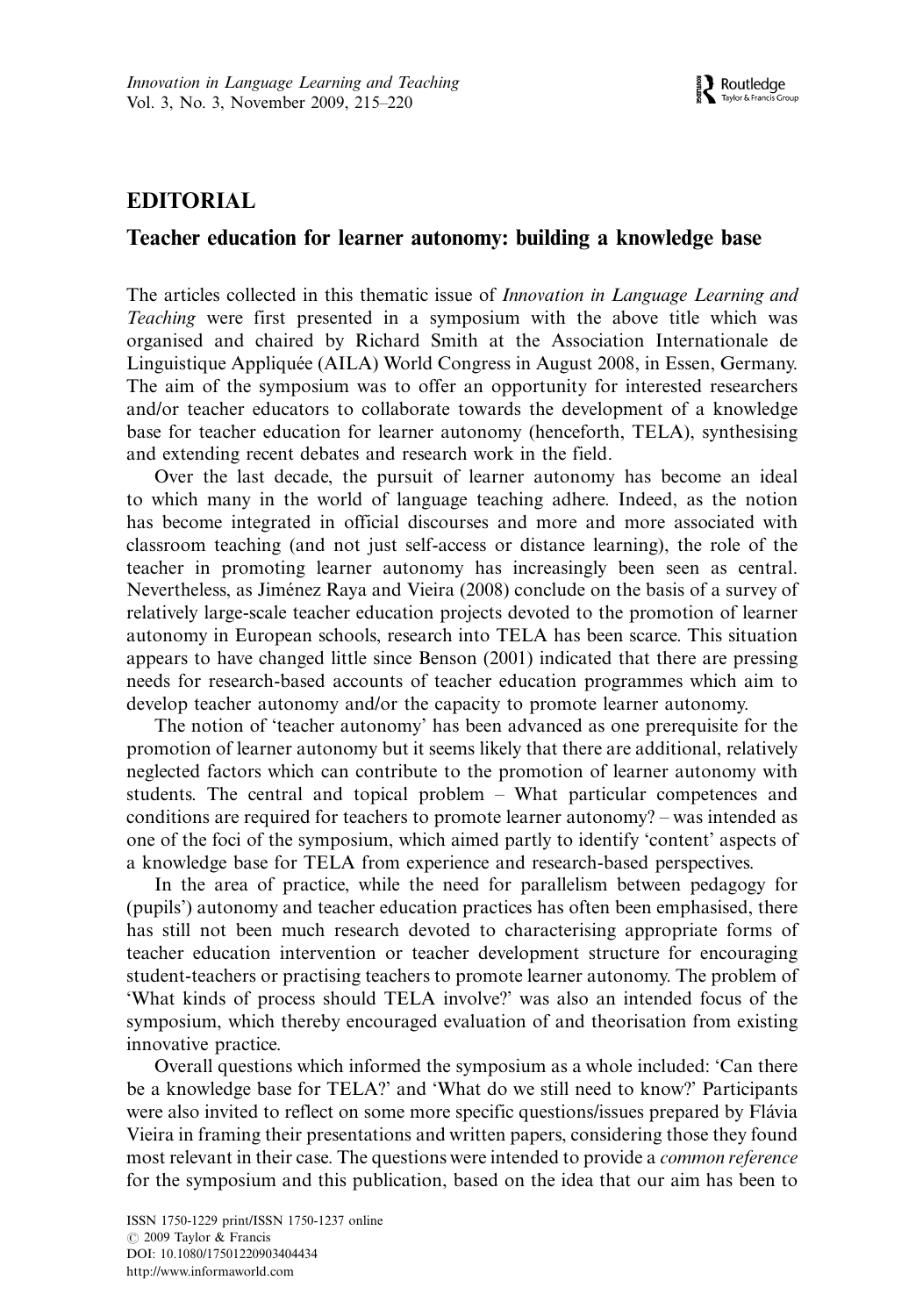'collaborate towards the development of a knowledge base for teacher education for learner autonomy (TELA), synthesising and extending recent debates and research work in the field' (symposium abstract). Readers might similarly find these questions useful for reflecting on some of the issues raised by this focus on TELA.

### A. TELA (teacher education for learner autonomy)

- . Why/what for should we focus on TELA? What are the historical and structural circumstances (conceptual, ideological, economical, practical) that seem to foster or hamper it?
- . Where does TELA occur? What formal and non-formal contexts can support its development? Is TELA in formal settings (e.g. pre-service and in-service courses) a necessary condition for the development of pedagogy for autonomy in schools?
- . Why is it that TELA and research into TELA have been relatively scarce in many contexts, despite the fact that learner autonomy has become a fundamental curriculum principle? Does that 'lack' mean that teachers have not been concerned with learner autonomy in schools? Is it possible that our picture of what is going on in schools is detached from reality simply because we do not know much about it?
- . What visions of (language) education and (language) teacher education underlie current understandings and practices of TELA (including our own)?
- . Do we see any connection between learner autonomy and teacher autonomy? Do we see them as interdependent, parallel or independent phenomena? In what ways?
- . How do different understandings of the connection between learner autonomy and teacher autonomy determine the way TELA might develop?
- . How does our role in the educational arena and our professional histories (as researchers and/or teacher educators) affect the way we tackle the above issues?

#### B. Building a knowledge base for TELA

- What do we mean by a knowledge base for TELA? Why should we need one?
- . What kinds of knowledge do we have in mind? How do we build it? Who builds it? For what purposes and in whose interests?
- . Do we see TELA as a disciplinary or a cross-disciplinary issue? How do these two different stances influence the notion of a knowledge base for TELA?
- . Can the 'content' aspects of a knowledge base for TELA be understood as 'the competences and conditions required for teachers to promote learner autonomy'? If so, how do we define those contents? If not, what would those contents be?
- . Can we separate the definition of competences and conditions required for teachers to promote learner autonomy from the contexts and practices of TELA? In other words, can any theoretical base for TELA be reached on the margin of local educational cultures and processes, including the participants' biographies, personal theories, expectations, etc.?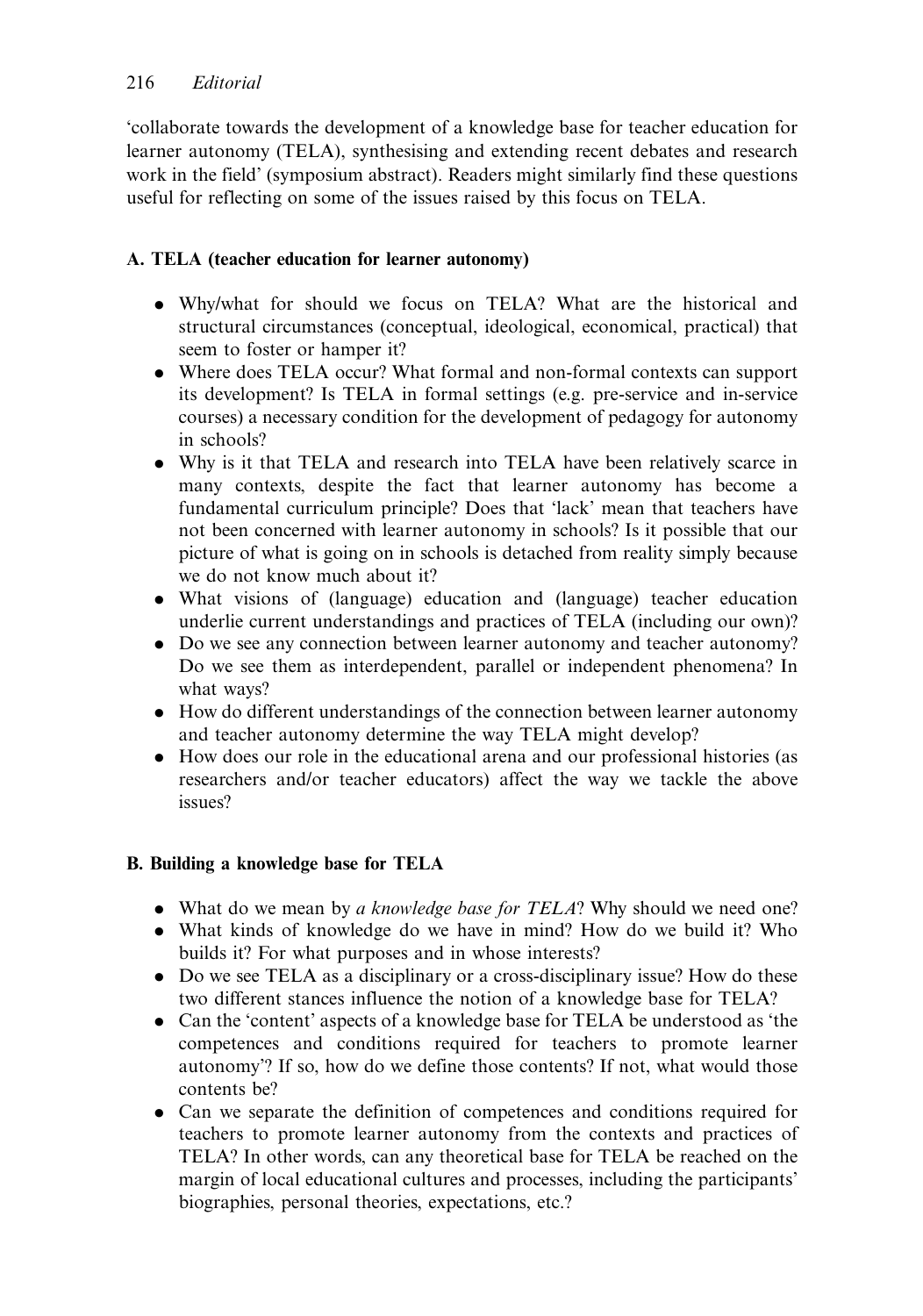- . What has been/might be the role of teachers, students, teacher educators, researchers, curriculum designers, managers and policy-makers in building a knowledge base for TELA? What voices have been/might be heard? Who has told/ might tell trustworthy stories of TELA? What makes a story of TELA trustworthy?
- . What teacher education and/or research approaches have been/might be useful to gain a deep understanding of what TELA involves/might involve?
- . Can isolated cases of TELA produce knowledge that can be built upon by the educational community? Can/should local knowledge become more collective?
- . Can/should we aim at defining a unified knowledge base for TELA? Why/not? What gains, shortcomings and risks are involved?
- . How does our role in the educational arena and our professional histories (as researchers and/or teacher educators) affect the way we tackle the above issues?

Overall, the articles in this journal issue tackle these questions by describing local cases of teacher education practice and research, examining their assumptions and outcomes, discussing their contribution to the construction of a knowledge base for TELA, and interrogating the notion of a 'knowledge base' itself.

In the first article of this collection – 'Teacher education for learner autonomy: an analysis of the EuroPAL contribution to a knowledge base' – Manuel Jiménez Raya (Universidad de Granada, Spain) critically discusses the notion of a knowledge base for teaching and teacher education. He argues that the definition and organisation of a professional knowledge base continues to be one of the major challenges that the profession faces, but the legitimacy of defining essential knowledge in teaching can be contested since an appropriate definition of teaching is highly dependent on the ends regarded as desirable  $-$  a matter of judgement, not of science  $-$  and also on the context where teaching takes place. In the case of TELA, even if it were possible to reach agreed understandings on the essential knowledge and skills it involves, these understandings would almost certainly not apply in all situations, given the variations in schools, pupils, teachers, resources, and administrative leadership. What seems to be required, the author argues, are alternative patterns or frameworks for organising a professional knowledge base. An example of such an alternative pattern or framework may be that which underlies the SOCRATES-funded A European Pedagogy for Autonomous Learning (EuroPAL) project, which is discussed in this article. EuroPAL focused on TELA in modern language teaching pedagogy in schools, and the project team produced a conceptual and ethical framework for learner and teacher development, as well as materials which adopt a case-based approach to TELA. The author presents and analyses the work undertaken in EuroPAL as a possible contribution to a critical, teacher-centred, and context-sensitive knowledge base, which will have to be verified and improved by practitioners on a continuous basis.

In 'Educating for learner-centredness in Chinese pre-service teacher education', Qiang Wang and Xin Ma (Beijing Normal University, China) start from the assumption that recent reform in basic education in China, with learner-centredness as an underlying principle, has not translated into innovations in teacher education programmes, with most new entrants to the profession lacking awareness of what is going on in schools and of what learner-centred pedagogies involve. The authors argue that making teacher education programmes more student-centred is necessary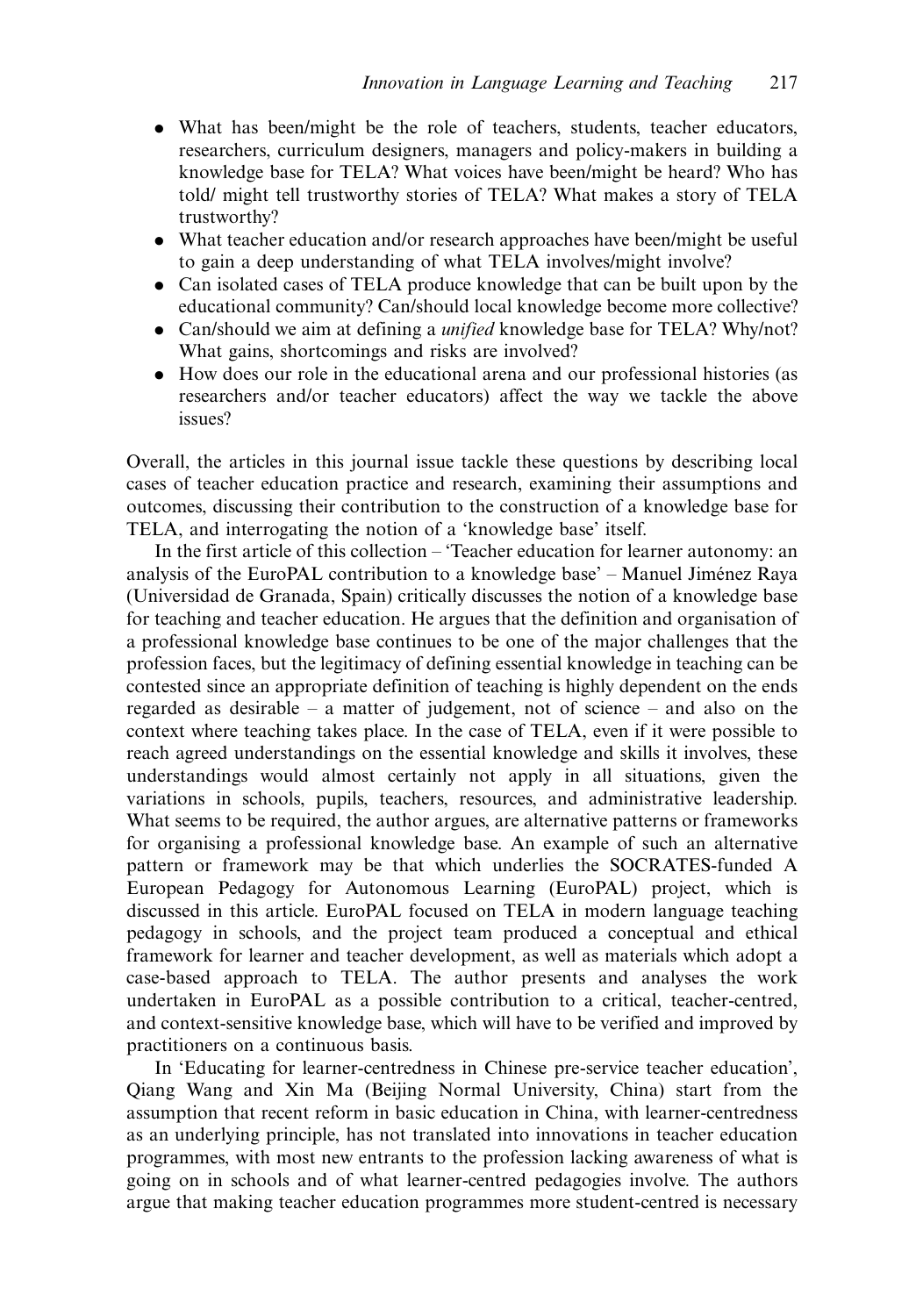so as to enhance the introduction of learner-centred pedagogies in schools while nurturing autonomy in student teachers themselves. They report extensively on innovations introduced within a pre-service English language teacher education module in a leading teacher education institution in China, with a group of 110 student teachers as participants. Students experienced a learner-centred approach as participants and were encouraged to critically examine their assumptions about teaching and learning on this basis. A positive learning culture was created both in and outside class for student teachers to share their views, raise questions, and discuss issues of common concern with an open mind. Data collected over a period of six months through questionnaires, reflections shared in the blogging space, focus group interviews, and post-course and post-practicum reflections suggest that the innovations introduced have had a strong impact on student teachers' views about teaching and learning, enhancing a positive attitude towards teaching as a profession, increasing awareness of and confidence with learner-centred pedagogies, and developing capabilities to promote learner autonomy in their future teaching. The authors observed an evolution from rational to attitudinal and behavioural change, which suggests that teacher development in this context progresses from 'knowing' to 'understanding' and 'personalising'. Implications are drawn regarding the construction of a knowledge base for TELA, with a particular emphasis on the need to foster personal understandings of teaching and to mediate between learner-centred principles and practical school contexts.

Maria Alfredo Moreira (University of Minho, Portugal) writes about 'Action research as a tool for critical teacher education towards learner autonomy', drawing on the experience of a team of supervisors at the University of Minho, who since 1995 have systematically promoted and evaluated action research as a supervisory strategy towards pedagogy for autonomy, with student teachers of English and German in their practicum. Some of the theoretical underpinnings of action research and learner autonomy are set against the results of that experience. Ongoing evaluation based on teacher reflective records and teachers' and pupils' feedback through questionnaires suggests that action research as a means to enhance teacher reflectivity and emancipation through collaborative inquiry into educational action has been a powerful tool for engaging student teachers in the critical analysis of pedagogical action towards learner autonomy. Being a participatory, teacher-centred approach to both pedagogy and research, action research articulates both teacher and learner development when carried out within a critical approach to education where contexts are conceived as a setting for both personal and social transformation. Inquiry and change are crucial within this framework. Inquiry about the contexts of teaching and learning improves teachers' awareness of situational constraints, tensions and dilemmas, and helps them understand and cope with the problematic nature of professional situations. Change is brought about by the process of knowledge construction that increases teachers' critical awareness of the practical, political and ethical nature of their work, and engages them in transformative action. The fact that this project is evaluated on the basis of the participants' views and actions in context suggests that a knowledge base for TELA must be local, even though it is guided by broad educational assumptions and principles.

In the final article of the collection, 'Enhancing pedagogy for autonomy through learning communities: making our dream come true?' Flávia Vieira (University of Minho, Portugal) contends that the pedagogy for autonomy dream will only come true when it becomes teachers' dream, which means that unless they play a leading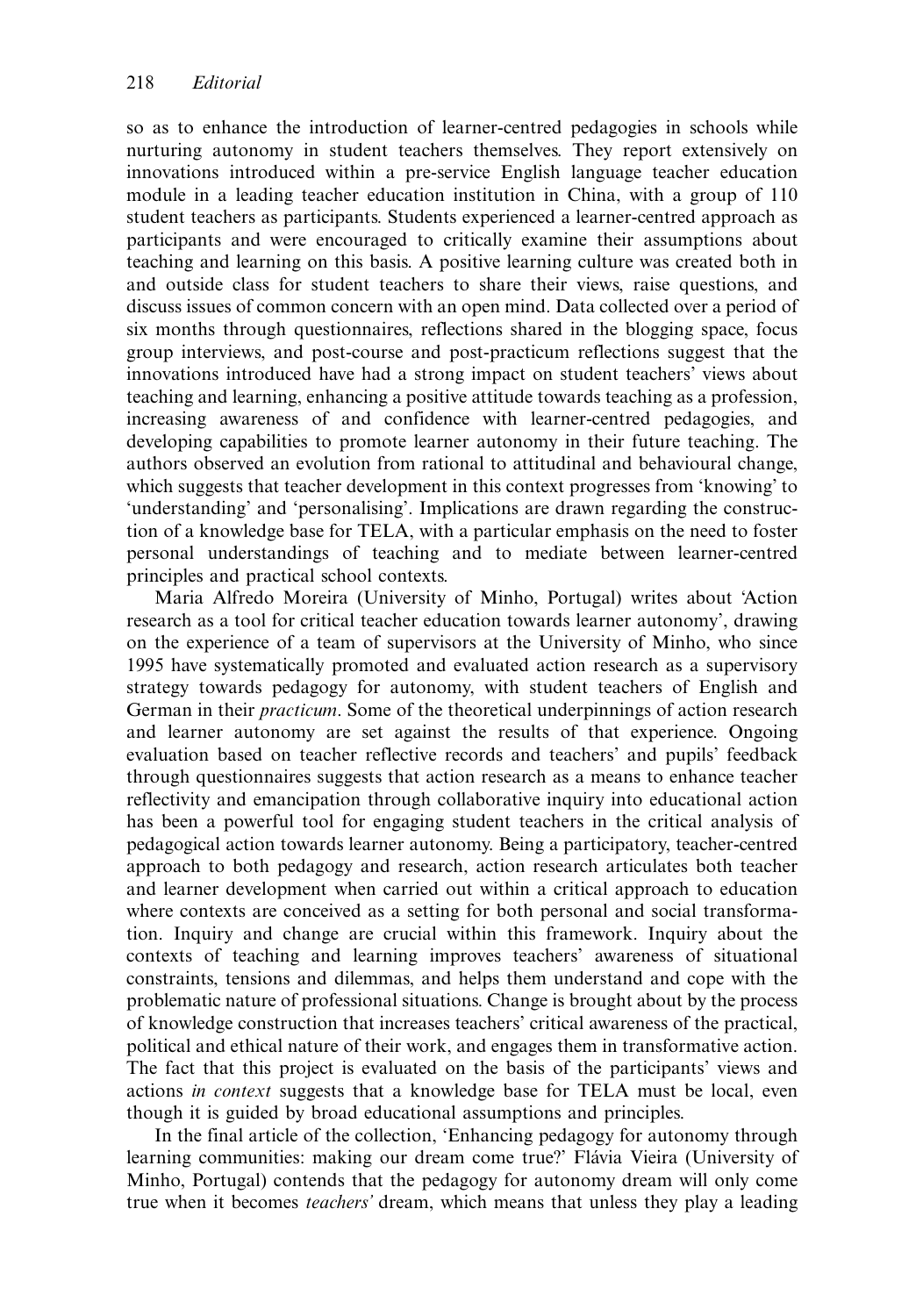role in the construction of a knowledge base for the promotion of learner autonomy, opportunities for transforming school pedagogy will be missed. She argues that academic researchers and teacher educators should be working together with teachers in a democratic, supportive environment. The possibility she explores is the constitution of university-school networks that may grow into learning communities where (inter)personal development is directly linked to the definition of common goals, allowing for diversity to flourish. One of the major implications of this route is that autonomy becomes a collective interest, and therefore a collective dream, taking various forms depending on contexts of practice. The author draws on the story of the Grupo de Trabalho-Pedagogia para a Autonomia/Working Group-Pedagogy for Autonomy (GT-PA), which she has coordinated since 1997, a multidisciplinary community of teachers and academic researchers/teacher educators who have struggled to enhance pedagogy for autonomy in schools. She describes its characteristics, achievements, and constraints, using this case as an illustration of how learning communities can build knowledge *bases* for the enhancement of teacher and learner autonomy in (language) education.

Although it is not our purpose here to offer an overriding analysis of the contributions to this journal issue, we would say that they all seem to quite clearly reject a top-down, technicist, positivist approach to knowledge as regards TELA. The tension between the need to find common ground *and* the complex, unique nature of teaching and teacher education is not resolved, and we might even suggest that perhaps it *cannot* and *should not* be resolved unless we seek to produce 'a timeless body of truth' about how teachers and teacher educators should experience education:

The technicist, positivist tradition of producing knowledge  $-$  from which contemporary top-down standards emerge - seeks to provide a timeless body of truth. This so-called 'formal knowledge' is not only unconnected to the world but separate from issues of commitment, emotion, values, and ethical action. The objectivity inscribed in formal knowledge often becomes a signifier for political passivity and elevation to an elite sociopolitical and economic location. Thus, in its lofty position, positivistic formalism refuses to analyze the relationship between knowledge production and educational practices. (Kincheloe 2003, 7–8)

As Kincheloe suggests, 'what we refer to as knowledge is problematic. Human knowledge, knowledge about humans, and knowledge derived from research about human education are constituted by a variety of forces' (91). In the field of TELA, these forces can take various forms - from macro educational policies and their relation to broader social, economical and cultural scenarios to the micro-politics in educational contexts  $-$  and operate in direct or subtle ways to determine how knowledge is produced and distributed, by whom and in whose interests, and what counts as legitimate knowledge.

It is certainly important to know what teachers need to know, understand the sources and diversity of teacher knowledge, and acknowledge 'the wisdom of practice' that Shulman – whose work in this field is probably the best known – so eloquently emphasises (see Shulman 2004). However, the problem is that what we know about teacher knowledge cannot be separate from questions of who builds that knowledge, how and for what purpose. Because epistemologies underlying research and practice in the fields of teaching and teacher education determine what is known, we should perhaps interrogate those epistemologies in order to better understand